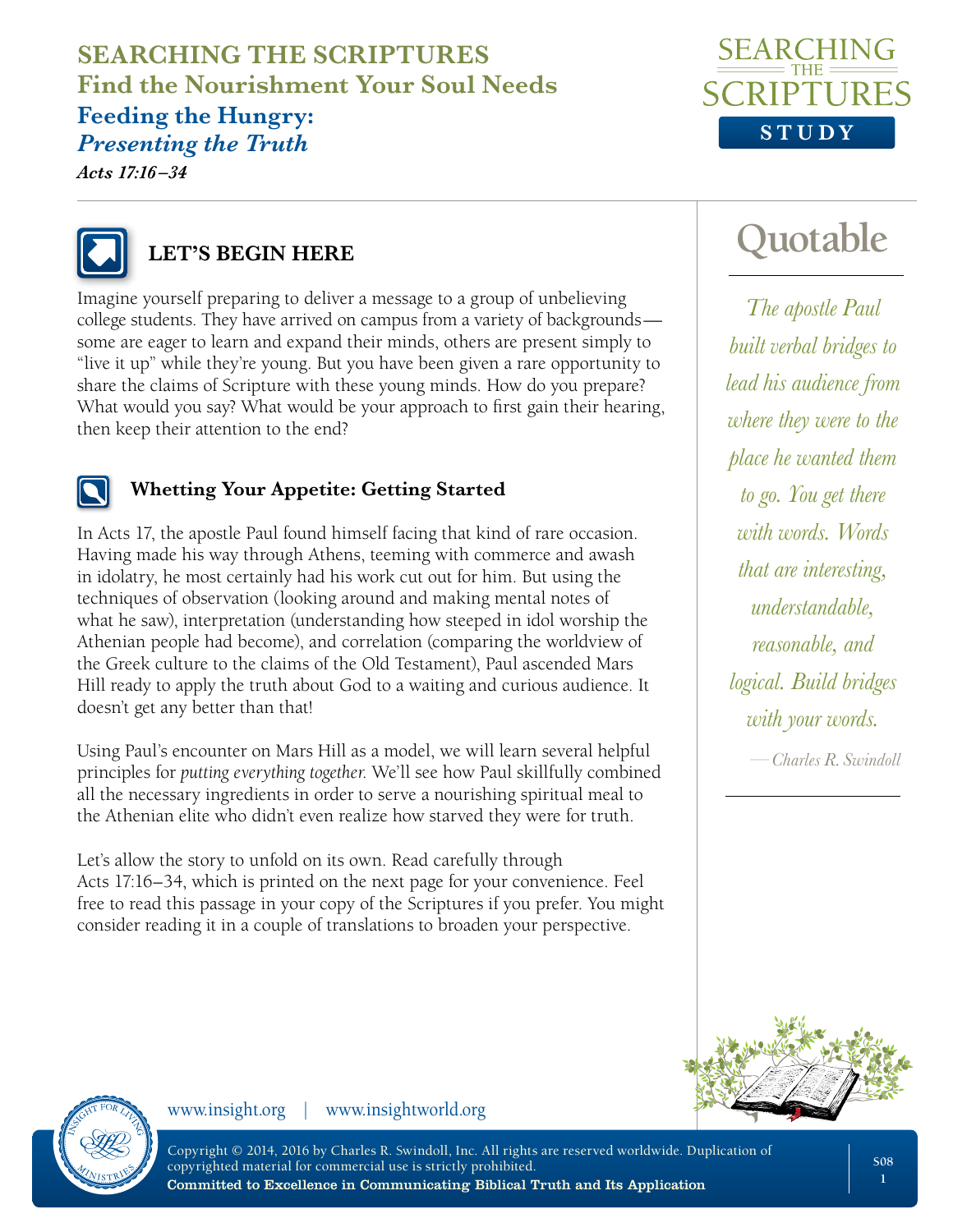*Acts 17:16 –34*



<sup>16</sup> *While Paul was waiting for them in Athens, he was deeply troubled by all the idols he saw everywhere in the city.* <sup>17</sup> *He went to the synagogue to reason with the Jews and the God-fearing Gentiles, and he spoke daily in the public square to all who happened to be there.*

<sup>18</sup> He also had a debate with some of the Epicurean and Stoic philosophers. When he told them about *Jesus and his resurrection, they said, "What's this babbler trying to say with these strange ideas he's picked up?" Others said, "He seems to be preaching about some foreign gods."*

<sup>19</sup> *Then they took him to the high council of the city. "Come and tell us about this new teaching," they said.* <sup>20</sup> *"You are saying some rather strange things, and we want to know what it's all about."* <sup>21</sup> *(It should be explained that all the Athenians as well as the foreigners in Athens seemed to spend all their time discussing the latest ideas.)*

<sup>22</sup> *So Paul, standing before the council, addressed them as follows: "Men of Athens, I notice that you are very religious in every way,* <sup>23</sup> *for as I was walking along I saw your many shrines. And one of your altars had this inscription on it: 'To an Unknown God.' This God, whom you worship without knowing, is the one I'm telling you about.*

<sup>24</sup> *"He is the God who made the world and everything in it. Since he is Lord of heaven and earth, he doesn't live in man-made temples,* <sup>25</sup> *and human hands can't serve his needs—for he has no needs. He himself gives life and breath to everything, and he satisfies every need.* <sup>26</sup> *From one man he created all the nations throughout the whole earth. He decided beforehand when they should rise and fall, and he determined their boundaries.*

<sup>27</sup> *"His purpose was for the nations to seek after God and perhaps feel their way toward him and find him—though he is not far from any one of us.* <sup>28</sup> *For in him we live and move and exist. As some of your own poets have said, 'We are his offspring.'* <sup>29</sup> *And since this is true, we shouldn't think of God as an idol designed by craftsmen from gold or silver or stone.*

<sup>30</sup> *"God overlooked people's ignorance about these things in earlier times, but now he commands everyone everywhere to repent of their sins and turn to him.* <sup>31</sup> *For he has set a day for judging the world with justice by the man he has appointed, and he proved to everyone who this is by raising him from the dead."*

<sup>32</sup> *When they heard Paul speak about the resurrection of the dead, some laughed in contempt, but others said, "We want to hear more about this later."* <sup>33</sup> *That ended Paul's discussion with them,* 

<sup>34</sup> *but some joined him and became believers. Among them were Dionysius, a member of the council, a woman named Damaris, and others with them.*

**What are some of your initial observations? Where was Paul? Based on this text, write down how you would describe the setting. Try to use words that employ all the major senses. What would Paul have heard? What aromas may he have encountered? What would he have seen?**

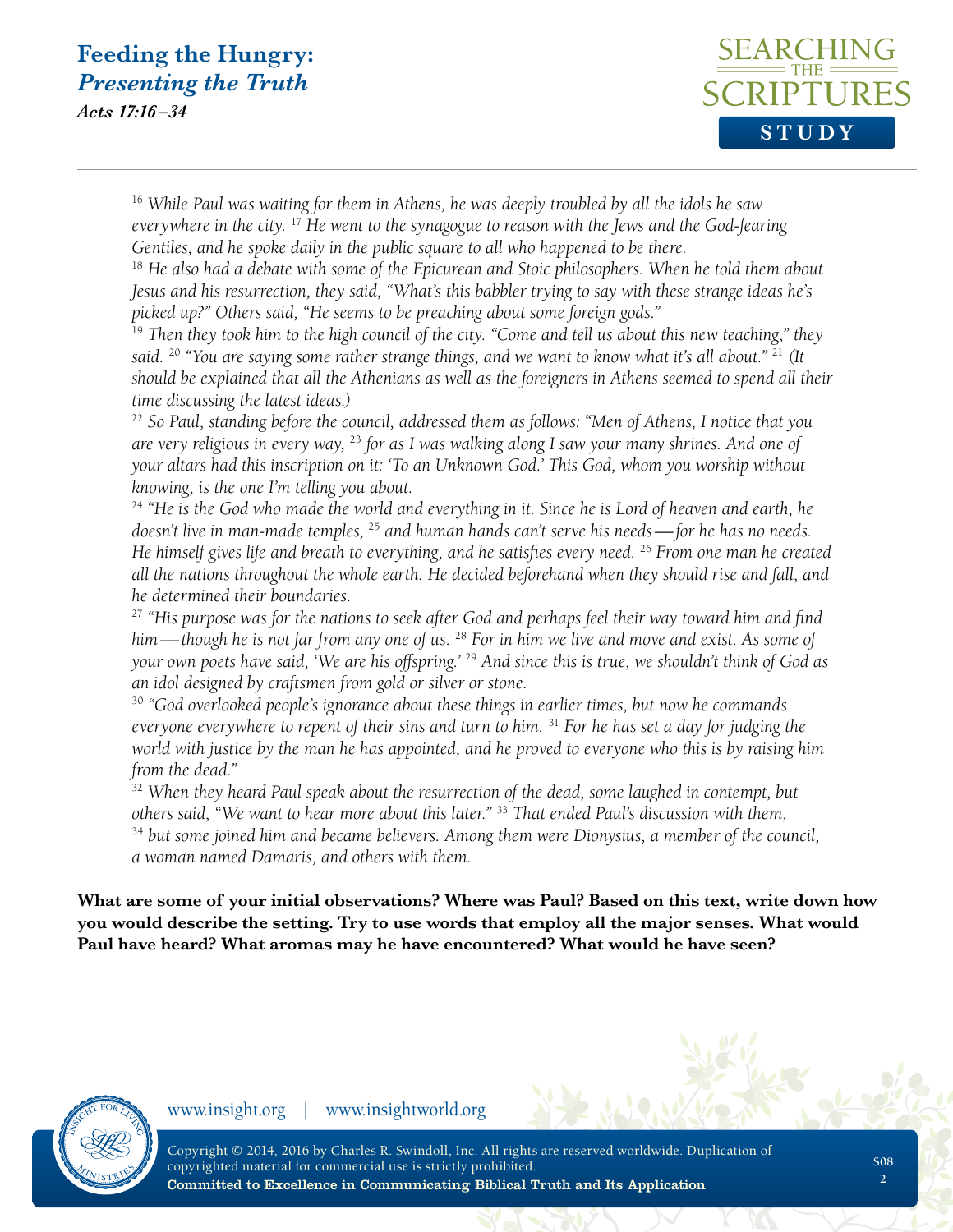*Acts 17:16 –34*



**How did it come about that Paul was able to address this audience of philosophers and scholars? Look closely at the text to explain your answer.** 

**This would be a good time to consult a Bible dictionary. Look up the word** *Athens***. Read through what is written about first-century Athens and the Greek culture of that time. Next look up**  *Mars Hill* **and also the word** *Areopagus***. Also, in a reliable Bible commentary on the book of Acts, find the section on Acts 17. Take a few minutes to read carefully what is written about the context in which Paul delivered this remarkable speech on Mars Hill. What details strike you as particularly interesting? Write down how you might incorporate those details into your lesson.**

**Who were the** *Epicureans* **and the** *Stoics***? Take some time to do a little study on these two groups of philosophers. Look each one up in a Bible dictionary or Bible encyclopedia. Or do a Web search, typing into the search box "who were the Epicureans and Stoics on Mars Hill?"** 

**Below, write down what you learn.**

**What characteristics of Epicurean and Stoic thought are present today?** 

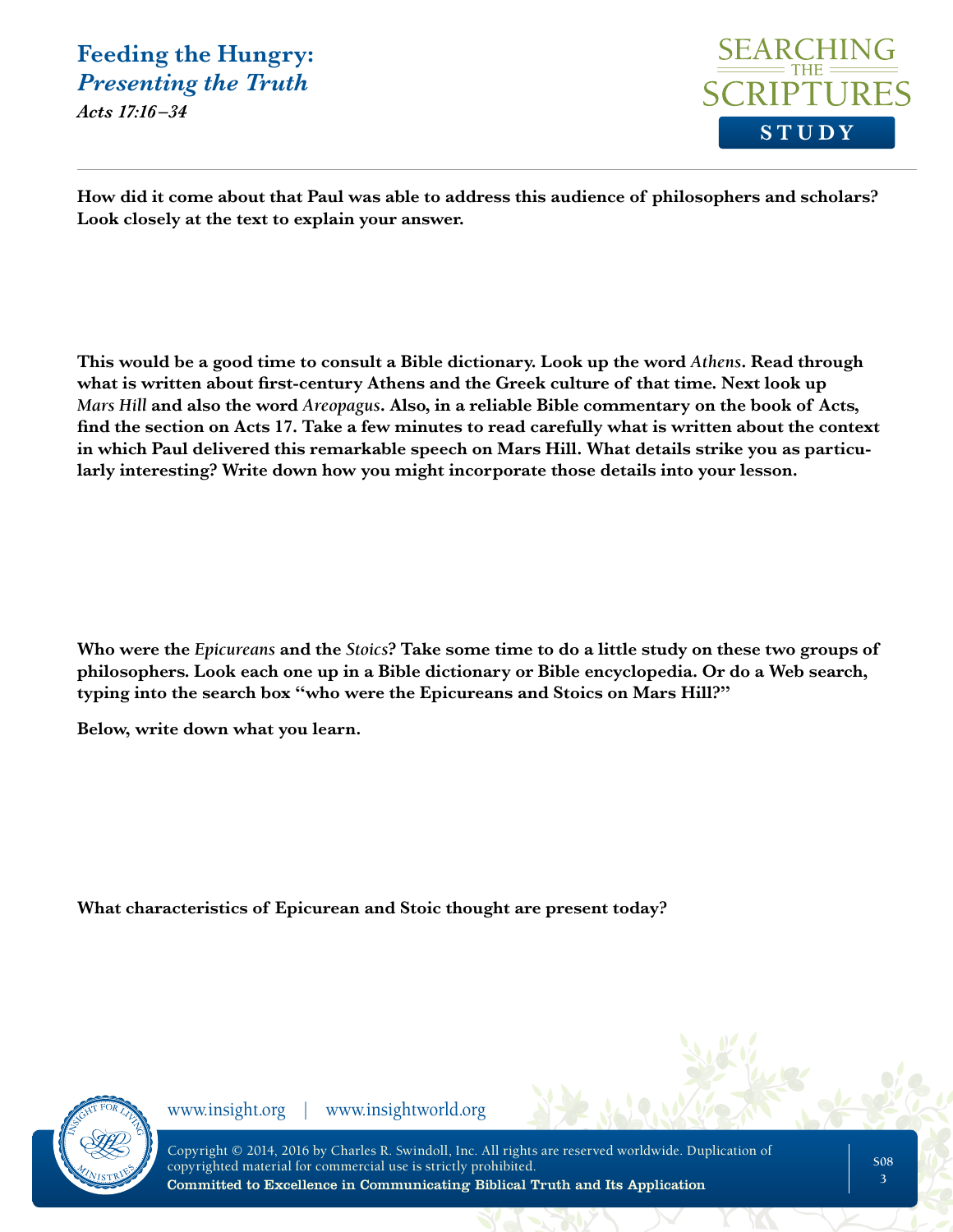*Acts 17:16 –34*



**How might you begin to build a bridge of understanding from where your audience is to what they will discover in the Scriptures?** 

Now using Paul's approach, examine five specific strategies he used to build a bridge from where the Athenians were to where he wanted them to go.

- *1. Paul started where they were* (Acts 17:22–23). Paul resisted heading straight to the biblical truth about the God he knew personally through his relationship with Jesus Christ. He started where his audience were by recognizing that they were "religious" and surrounded by many gods.
- *2. Paul used the familiar to introduce the unfamiliar* (17:23–24). Paul turned his listeners' attention to the "god" they had designated as "unknown" by claiming a personal relationship with their unknown god, thus piquing their interest! This is the principle of building bridges with your words.
- *3. Paul developed his theme clearly and logically* (17:24–28). Paul patiently and logically moved his listeners toward a clearer understanding of the fact that the god they had designated as "unknown" was actually the God who was knowable and desired a relationship with them! Notice Paul's logical progression:
	- God as Creator—He cannot be contained. (17:24)
	- God as Originator—He has no inherent needs. (17:25)
	- God is intelligent—He has a definite plan. (17:26–27)
	- God as Sustainer—He is not dependent on anything. (17:28)
- *4. Paul held his audience's attention with relevant illustrations* (17:28). Paul drew from Greek literature and culture, even quoting a popular poet in order to illustrate the truths he proclaimed.

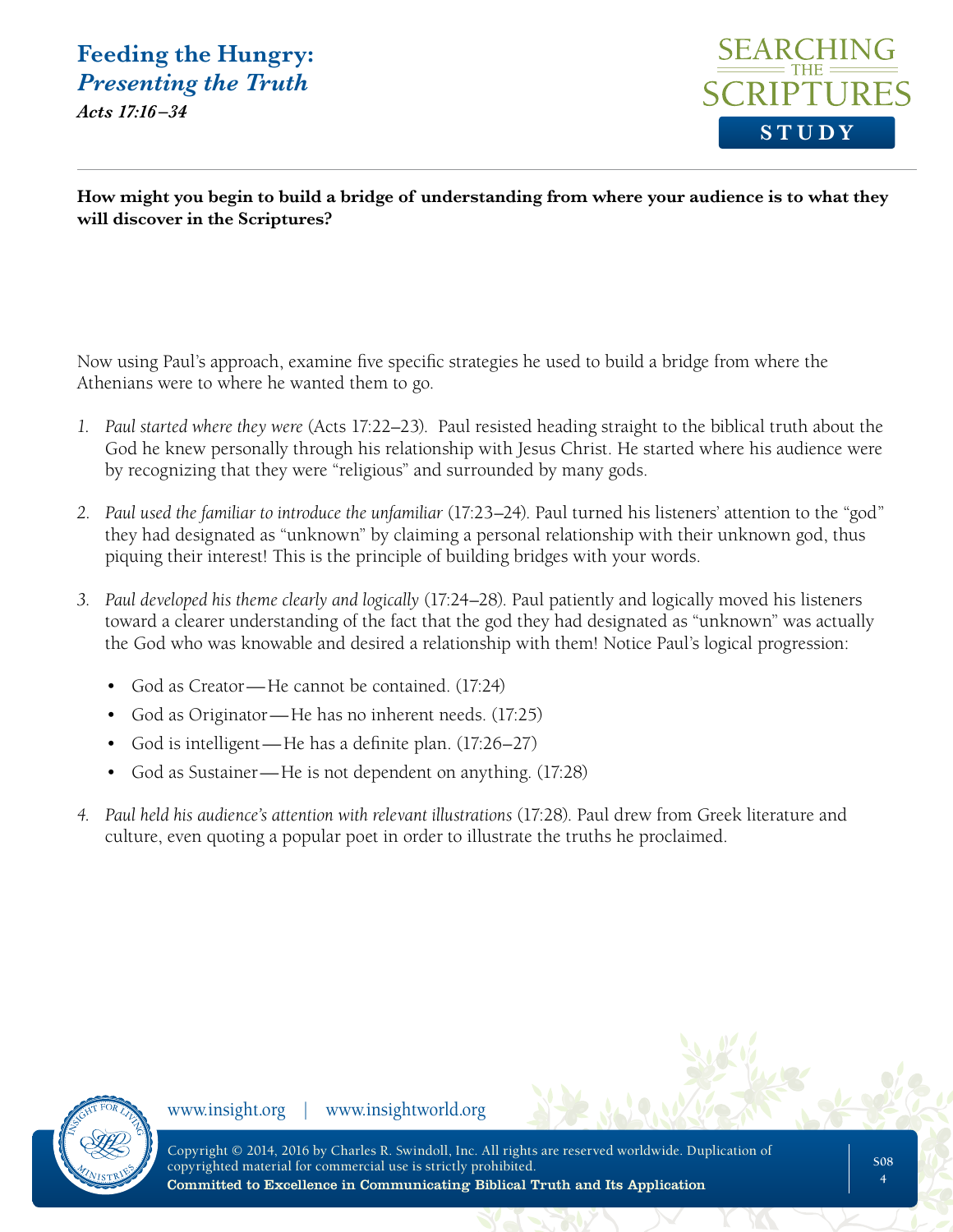*Acts 17:16 –34*





#### *Helpful Hint*

When thinking about your audience, it would be helpful to do some personal study on their background and orientation. For instance, if you are preparing to speak to a group of 18- to 25-year-olds, spend some time reviewing the social media posts of college students you may know. Invite some college students from your church to lunch, and probe them with questions. Ask about what concerns them, who their heroes are, and what types of music they enjoy. Make some mental notes or write down your insights. These observations can become the source of valuable illustrations that will ensure your talk remains interesting and relevant.

*5. Paul applied his message personally and effectively* (Acts 17:29–31). Paul put himself in the robes and sandals of his listeners. Once he gained a hearing, he set the proverbial hook and proclaimed the truth of repentance and resurrection!



#### **YOUR TURN IN THE KITCHEN**

Feeding the hungry isn't always easy. Paul on Mars Hill made it look pretty easy, didn't he? But your experience may not always line up with all the conditions Paul faced in Athens. Yet, every audience has a unique mind-set worth considering as you prepare to present the Scriptures to them. Now it's your turn to put it all together.

- 1. Find an opportunity to present a passage of Scripture and its meaning to someone else or a group. We already discussed one possibility: a group of curious but unbelieving college students. Follow the model of *observation*, *interpretation*, *correlation*, and *application* as you make your way through the Scriptures. Remember to find yourself in the story and search out relevant and personal illustrations.
- 2. Carefully consider your audience, using the example of Paul preaching to the Athenian audience on Mars Hill in Acts 17. Make your way back through the five strategies Paul used and that we discussed in this message.

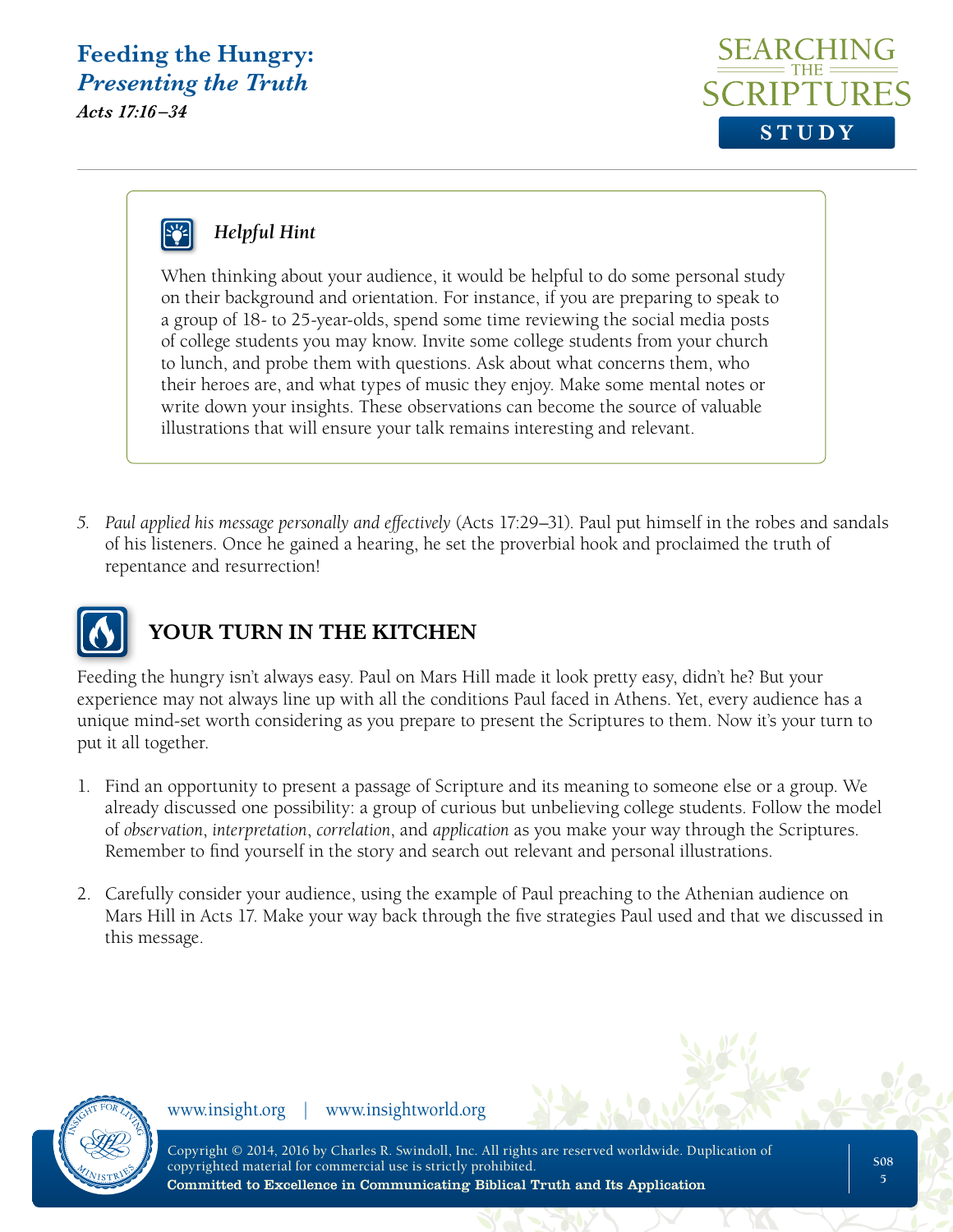*Acts 17:16 –34*



- Remember the spiritual maturity level of your listeners. Are they mature believers, new Christians, unbelieving but interested seekers?
- Use the familiar to build a bridge to the unfamiliar. Use everyday examples to connect your listeners to something they have never considered.
- Develop your theme carefully and logically. Keep your progression clear and simple.
- Use personal stories and illustrations to keep your lesson interesting. Tie the truths of God's Word directly to your listeners so they feel the impact on their own lives.
- Apply the message personally and effectively. Call your listeners to action and encourage them to respond.

Don't forget to pray! What you ultimately need and desire is for God to prepare the hearts of your listeners prior to their encounter with His Word and to move them to respond in obedience and surrender once they have heard the message from the Scriptures! Don't forget to offer to the Lord a prayer of thanksgiving for His faithfulness.



## **A FINAL PRAYER**

*Father, thank You for the wonderful privilege of searching the Scriptures and applying what I learn to my life. I ask that You will graciously prepare me to prepare nutritious and life-changing spiritual meals for those You have called me to serve. Glorify Your name through the ministry of Your Word, and draw those who don't yet know and love You to bring their lives willingly and humbly to Your Son, Jesus Christ. In His great name I pray. Amen.* 

*Bon appétit!*